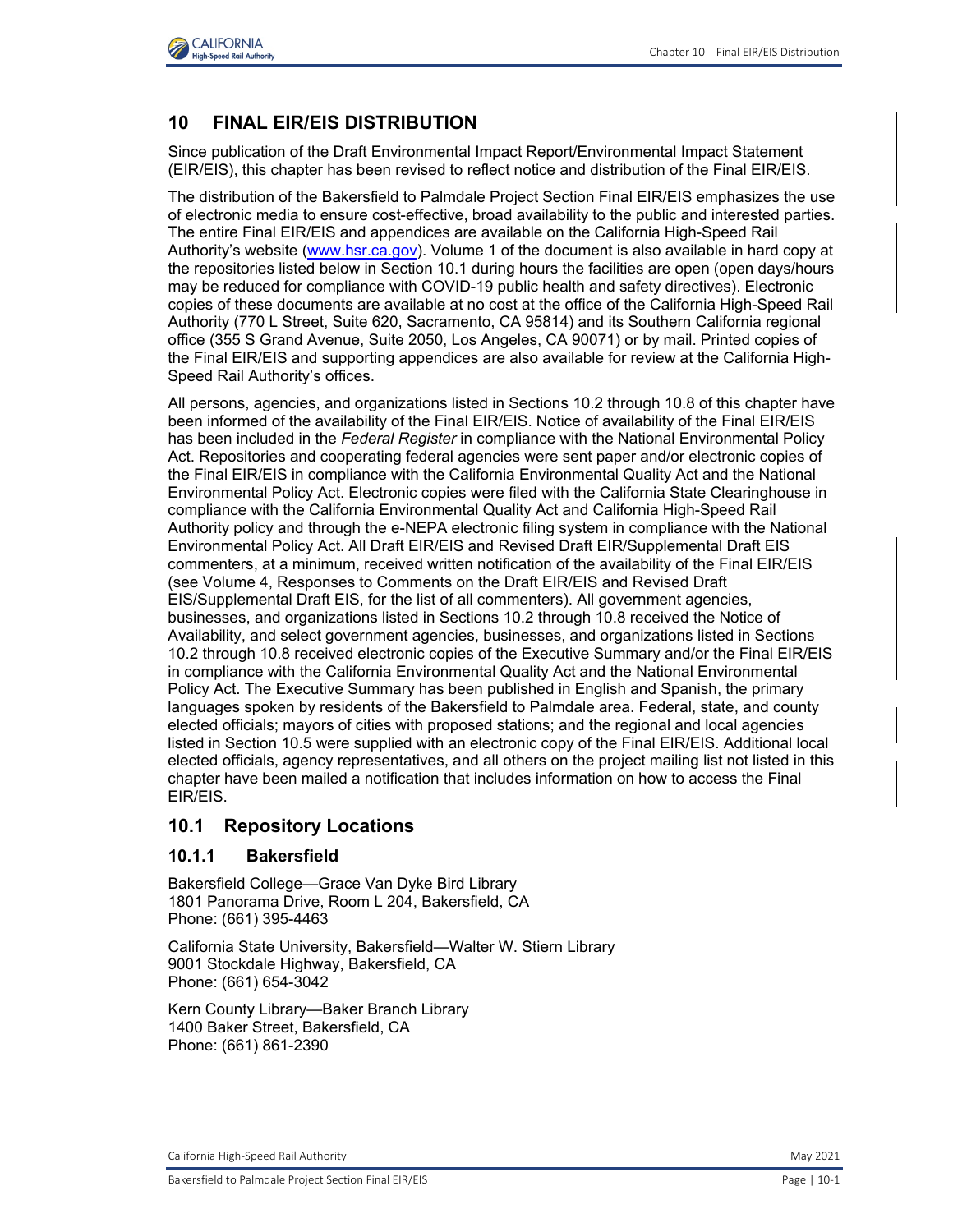

Kern County Library—Beale Memorial Library 701 Truxtun Avenue, Bakersfield, CA Phone: (661) 868-0701

Kern County Library—Bryce C. Rathbun Branch Library 200 W China Grade Loop, Bakersfield, CA Phone: (661) 393-6431

Kern County Library—Eleanor Wilson Branch Library 1901 Wilson Road, Bakersfield, CA Phone: (661) 834-4044

Kern County Library—Holloway-Gonzales Branch Library 506 E Brundage Lane, Bakersfield, CA Phone: (661) 861-2083

Kern County Library—Northeast Branch Library 3725 Columbus Street, Bakersfield, CA Phone: (661) 871-9017

Kern County Library—Southwest Branch Library 8301 Ming Avenue, Bakersfield, CA Phone: (661) 664-7716

#### **10.1.2 Lancaster**

Antelope Valley College Library 3041 W Avenue K, Lancaster, CA Phone: (661) 772-6300

County of Los Angeles Public Library—Lancaster Branch Library 601 W Lancaster Boulevard, Lancaster, CA Phone: (661) 948-5029

### **10.1.3 Mojave**

Kern County Library—Mojave Branch Library 15555 O Street, Mojave, CA Phone: (661) 824-2243

#### **10.1.4 Palmdale**

County of Los Angeles Public Library—Lake Los Angeles Branch Library 16921 E Avenue O, #A, Palmdale, CA Phone: (661) 264-0593

Palmdale City Library 700 E Palmdale Boulevard, Palmdale, CA Phone: (661) 267-5600

### **10.1.5 Quartz Hill**

County of Los Angeles Public Library—Quartz Hill Branch Library 5040 W Avenue, M-2, Quartz Hill, CA Phone: (661) 943-2454

### **10.1.6 Rosamond**

Kern County Library—Wanda Kirk (Rosamond) Branch Library 3611 Rosamond Boulevard, Rosamond, CA Phone: (661) 256-3236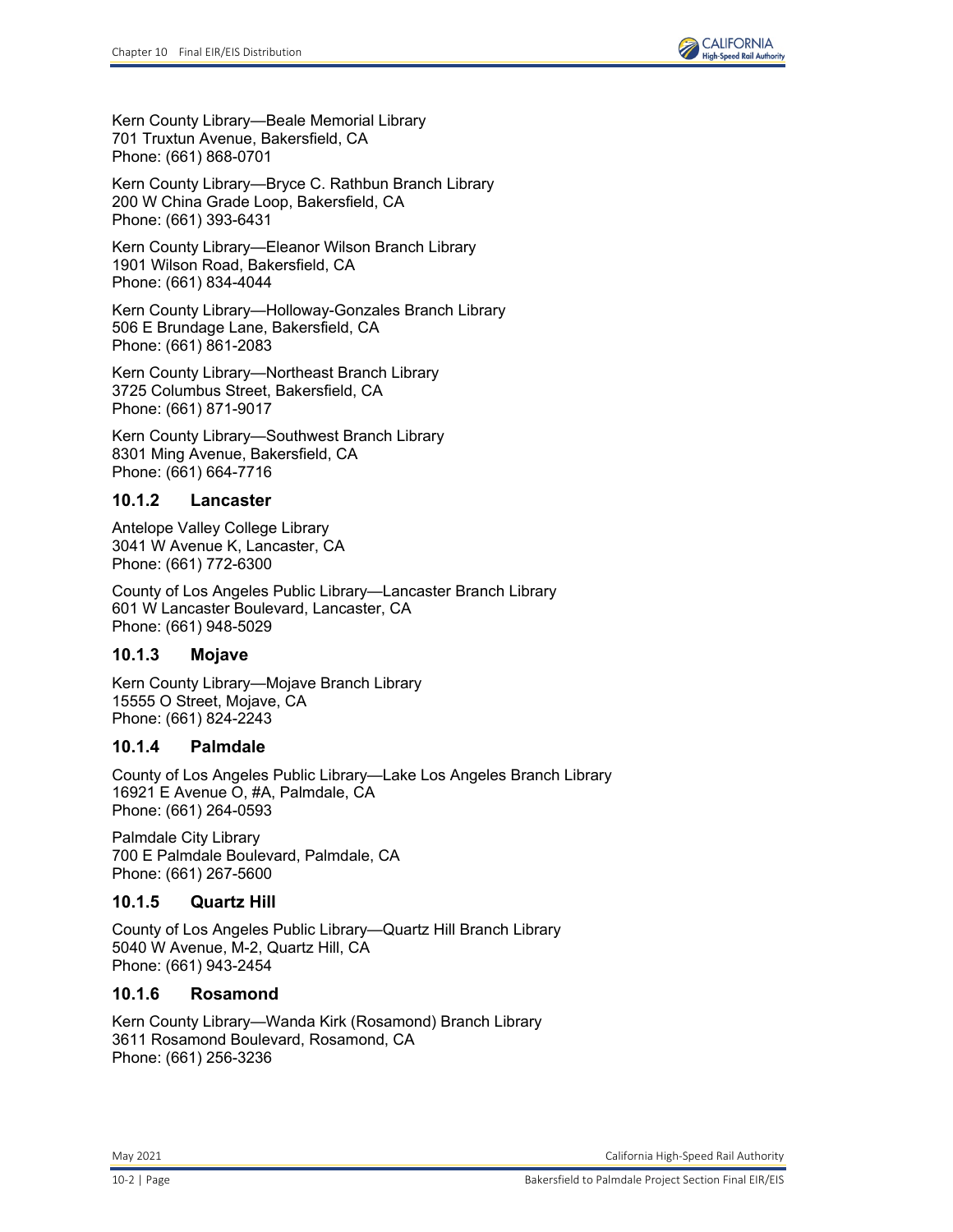

#### **10.1.7 Tehachapi**

Kern County Library—Tehachapi Branch Library 212 S Green Street, Tehachapi, CA Phone: (661) 822-4938

#### **10.1.8 Los Angeles**

California High-Speed Rail Authority, Southern California Region 355 S Grand Avenue, Suite 2050, Los Angeles, CA Phone: (213) 457-8420

### **10.1.9 Sacramento**

California High-Speed Rail Authority 770 L Street, Suite 620, Sacramento, CA Phone: (916) 324-1541

#### **10.2 Federal Agencies[1](#page-2-0)**

Advisory Council on Historic Preservation, Executive Director, Washington, D.C.

Bureau of Indian Affairs, Pacific Regional Office, Regional Director, Sacramento, CA

Bureau of Land Management, State Director, Sacramento, CA\*

Bureau of Land Management, Field Manager, Ridgecrest, CA\*

Bureau of Land Management, Field Manager, Bakersfield, CA\*

Bureau of Reclamation Mid-Pacific Region, Area Manager, Folsom, CA

Department of Housing and Urban Development, Secretary, Washington, D.C.

Edwards Air Force Base, Commander, Edwards Air Force Base, CA

Federal Aviation Administration, Planning and Programming Branch, Division Manager, El Segundo, CA

Federal Emergency Management Agency, Region 9, Director of External Affairs, Oakland, CA

- Federal Highway Administration, California Division, Division Administrator, Sacramento, CA
- Federal Railroad Administration, Office of Policy and Plans, Washington, D.C.
- Federal Transit Administration, Office of Planning and Program Development, Associate Administrator, Washington, D.C.
- Federal Transit Administration, Office of Planning and Program Development, Regional Administrator, San Francisco, CA
- National Marine Fisheries Service, Regional Administrator, Sacramento, CA
- National Oceanic and Atmospheric Administration, California Central Valley Office, Assistant Regional Administrator, Sacramento, CA
- National Park Service, Pacific Great Basin System Support Office, Regional Director Pacific West Region and Environmental Coordinator, Oakland, CA
- Natural Resources Conservation Service, Area III, Bakersfield, CA

Surface Transportation Board, Office of Environmental Analysis, Washington, D.C.\*

U.S. Coast Guard, District 11, Commander, Alameda, CA

<span id="page-2-0"></span><sup>1</sup> Cooperating agencies are denoted with an asterisk (\*).

California High-Speed Rail Authority May 2021 **May 2021**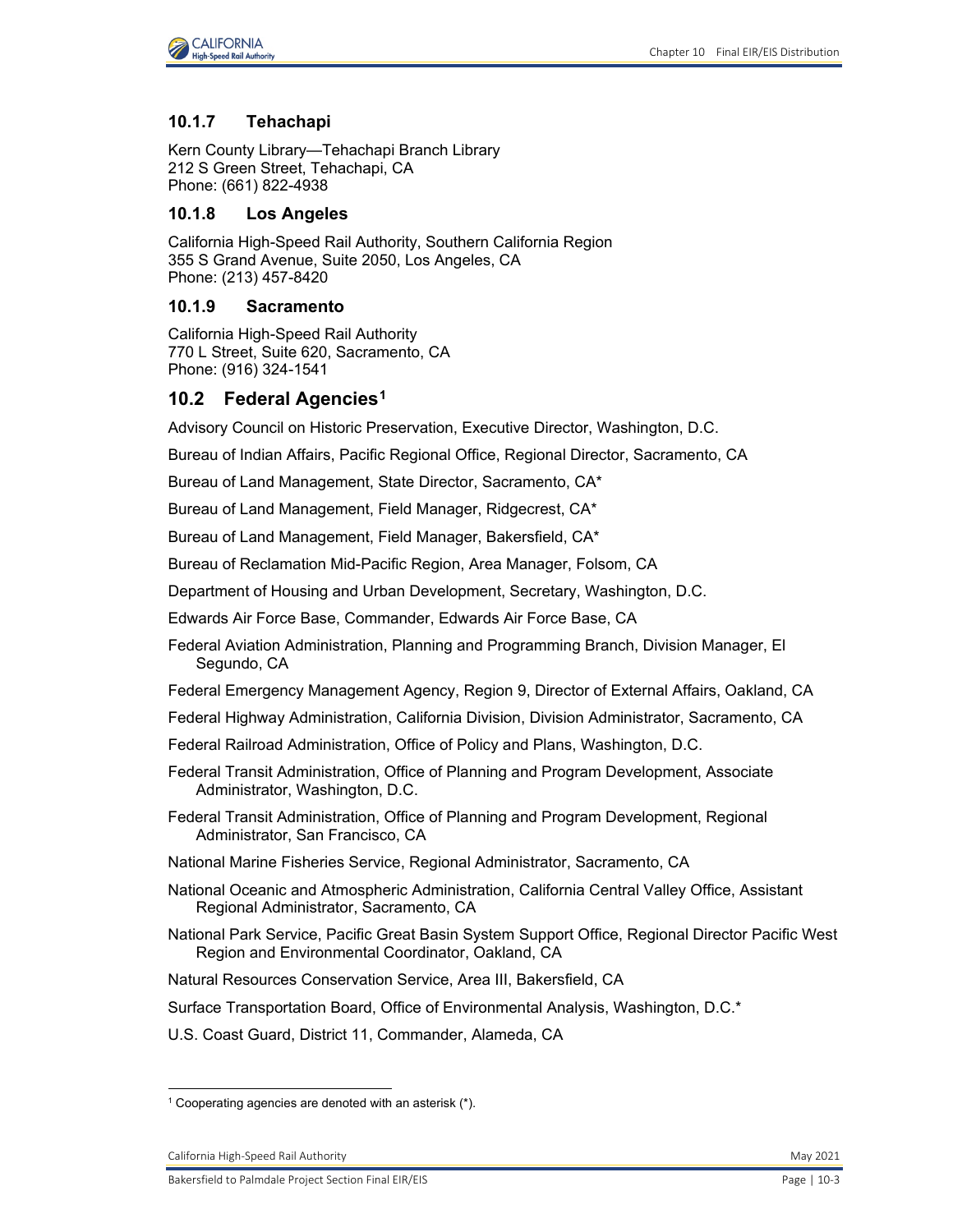- U.S. Department of the Army, Corps of Engineers, Los Angeles District, Deputy District Engineer, Los Angeles, CA\*
- U.S. Department of the Army, Corps of Engineers, Sacramento District, Deputy District Engineer, Sacramento, CA\*
- U.S. Department of the Army, Corps of Engineers, Area Engineer, Southern California Area Office, Palmdale, CA\*
- U.S. Department of Agriculture, Farm Service Agency, California State Executive Director, Davis, CA
- U.S. Department of Agriculture, National Resource Conservation Service, State Conservationist, Davis, CA
- U.S. Department of Agriculture, Office of the Secretary, Washington, D.C.
- U.S. Department of Agriculture, Forest Service, Chief, Washington, D.C.
- U.S. Department of Agriculture, National Resource Conservation Service, State Soil Scientist, Davis, CA
- U.S. Department of Defense, U.S. Air Force, Plant 42, Director of Operations, Palmdale, CA
- U.S. Department of Energy, Secretary, Washington, D.C.
- U.S. Department of the Interior, Environmental Protection Agency, Administrator, Washington, D.C.
- U.S. Department of the Interior, Office of Environmental Policy and Compliance, Director, Washington, D.C.
- U.S. Environmental Protection Agency, Region 9, Pacific Southwest Region, Regional Administrator, Washington, D.C.
- U.S. Fish and Wildlife Service, Region 8, Field Supervisor, Sacramento, CA
- U.S. Forest Service, Region 5—Pacific Southwest Region, Pacific Crest Trail Administrator, Vallejo, CA

# **10.3 State Agencies[2](#page-3-0)**

California Air Resources Board, Chairman, Sacramento, CA

California Coastal Commission, Director, San Francisco, CA

California Conservation Corps, Director, Sacramento, CA

California Department of Boating and Waterways, Director, Sacramento, CA

California Department of Conservation, Director, Sacramento, CA

- California Department of Corrections and Rehabilitation, Environmental Planning Section, Chief, Sacramento, CA
- California Department of Education, School Facilities and Transportation Services Division, Director, Sacramento, CA
- California Department of Fish and Wildlife, Environmental Review and Permitting, Program Coordinator, Sacramento, CA\*
- California Department of Fish and Wildlife, Central Region, Regional Manager, Fresno, CA\*
- California Department of Fish and Wildlife, South Coast Region, Regional Manager, San Diego, CA\*

<span id="page-3-0"></span> $2$  Responsible agencies are denoted with an asterisk  $(*)$ .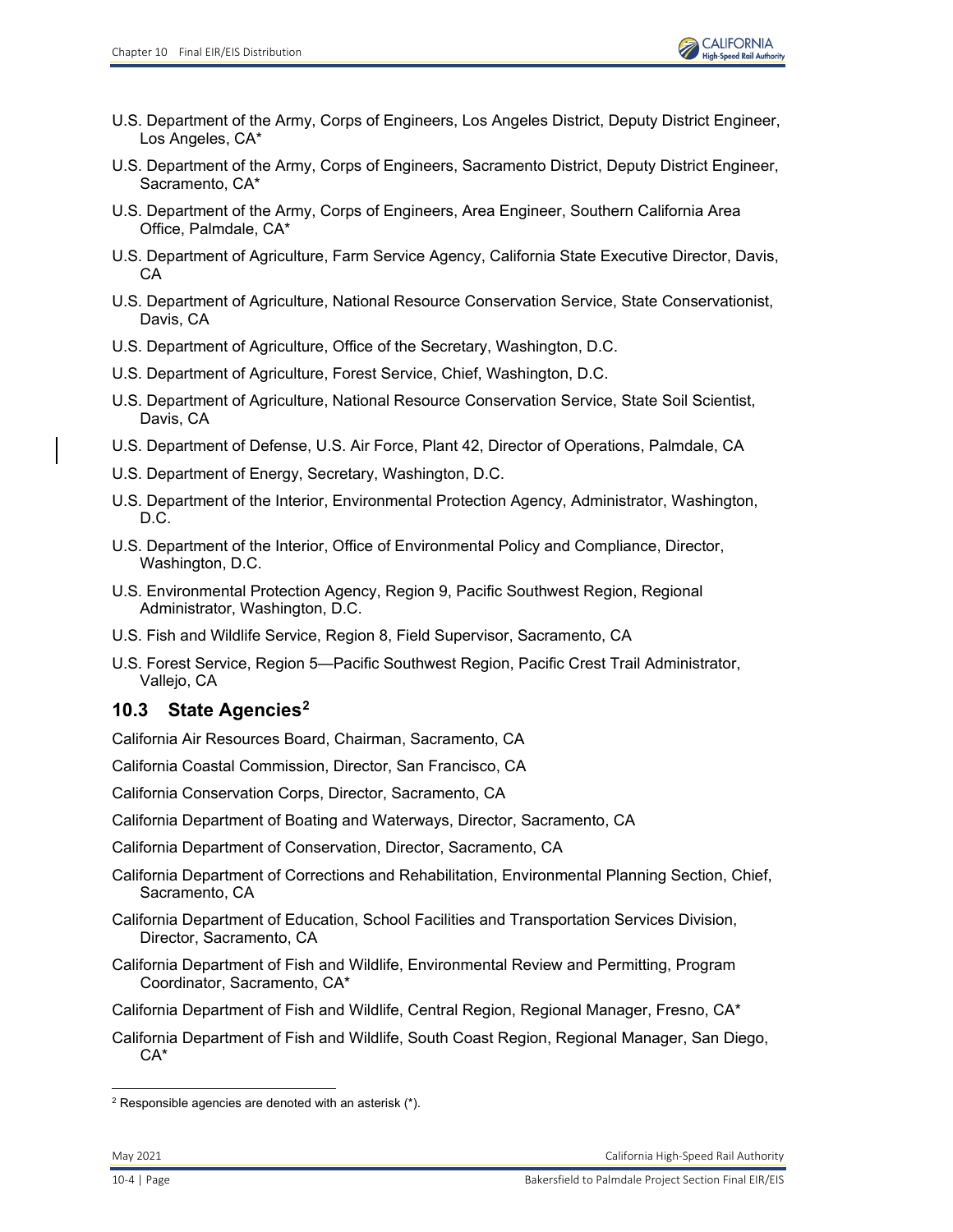

California Department of Health and Human Services, Secretary, Sacramento, CA

- California Department of Housing and Community Development, Director, Sacramento, CA
- California Department of Parks and Recreation, Angeles District Superintendent, Calabasas, CA
- California Department of Parks and Recreation, Central Valley District Superintendent, Columbia, CA
- California Department of Parks and Recreation, Office of Natural Resources, Chief, Sacramento, CA
- California Department of Parks and Recreation, Office of Historic Preservation, State Historic Preservation Officer, Sacramento, CA
- California Department of Parks and Recreation, Tehachapi District Superintendent, Lancaster, CA
- California Department of Pesticide Regulation, Director, Sacramento, CA
- California Department of Resources Recycling and Recovery, Executive Director, Sacramento, CA
- California Department of Toxic Substances Control, Director, Sacramento, CA
- California Department of Transportation, Aeronautics Division Chief, Sacramento, CA\*
- California Department of Transportation District 6, Director, Fresno, CA\*
- California Department of Transportation District 7, Director, Los Angeles, CA\*
- California Department of Transportation District 9, Director, Bishop, CA\*
- California Department of Transportation, Division of Environmental Analysis, National Environmental Policy Act Delegation Office, MS 27, Division Chief, Sacramento, CA\*
- California Department of Water Resources, Environmental Services Office, Chief, Sacramento, CA
- California Governor's Office of Emergency Services, Director, Sacramento, CA
- California Energy Commission, Executive Director, Sacramento, CA
- California Environmental Protection Agency, Secretary for Environmental Protection, Los Angeles, CA
- California Environmental Protection Agency, Secretary for Environmental Protection, Sacramento, CA
- California Geological Survey, State Geologist, Sacramento, CA
- California Highway Patrol, Commissioner, Sacramento, CA
- California Public Utilities Commission, Rail Safety and Crossing Branch, Program Manager, Los Angeles, CA\*
- California State Lands Commission, Executive Officer, Sacramento, CA\*
- California State Resources Agency, Secretary, Sacramento, CA

California State Transportation Agency, Agency Secretary, Sacramento, CA

California Transportation Commission, Executive Director, Sacramento, CA

Central Valley Flood Protection Board, Executive Director, Sacramento, CA

Governor's Office of Planning and Research, State Clearinghouse, Director, Sacramento, CA

Kern County Clerk, County Clerk, Bakersfield, CA

California High-Speed Rail Authority May 2021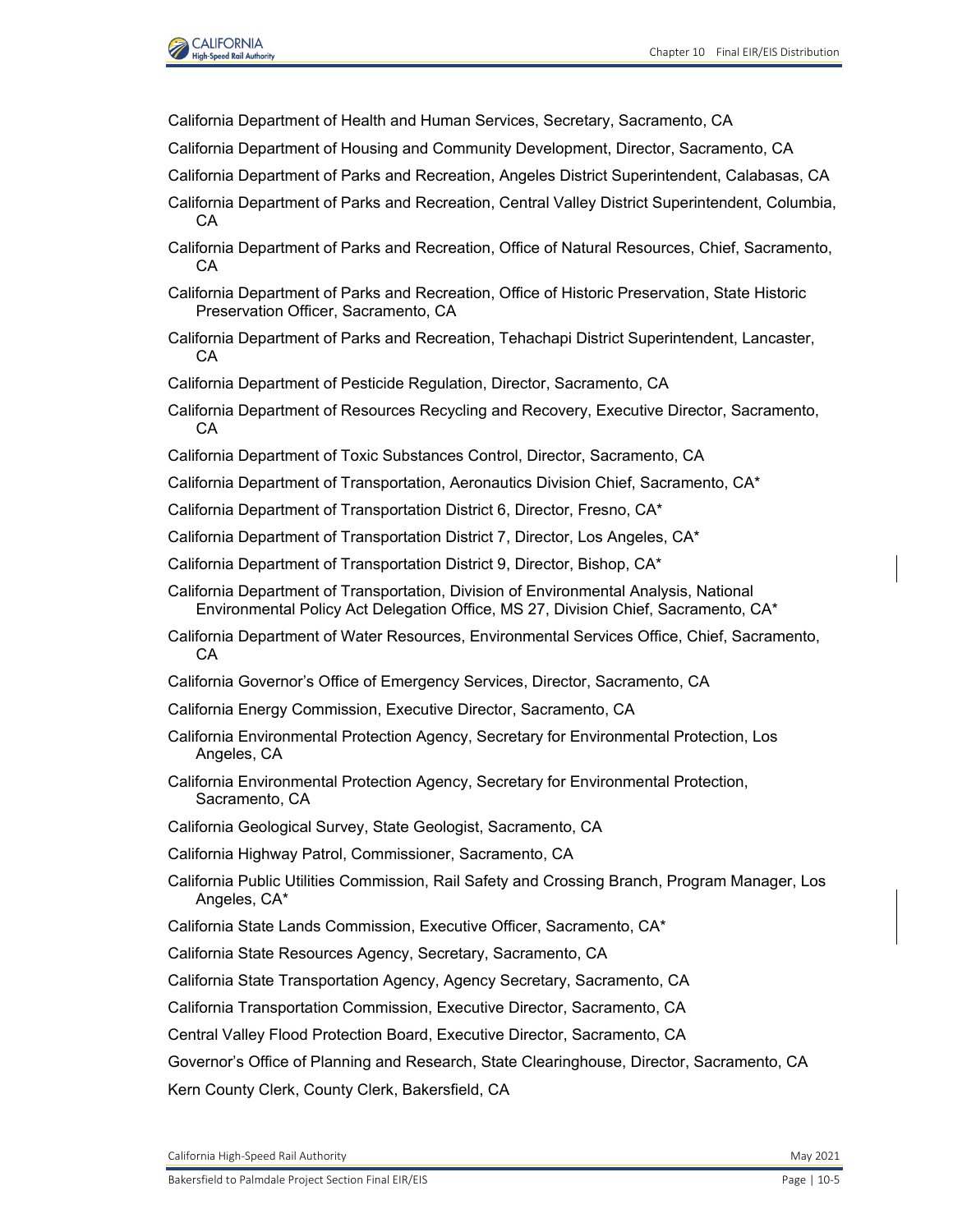- Los Angeles County Registrar-Recorder/Clerk, Business Filings and Registration, County Clerk, Norwalk, CA
- Native American Heritage Commission, Environmental and Cultural Department, Director, Sacramento, CA

Office of Environmental Health Hazard Assessment, Director, Sacramento, CA

Office of Project Development and Management, Department of General Services, Branch Chief, Sacramento, CA

Office of Statewide Health Planning and Development, Director, Sacramento, CA

State Historic Preservation Officer, State Historian, Sacramento CA

State Water Resources Control Board, Chair, Sacramento, CA\*

# **10.4 Elected Officials**

## **10.4.1 Federal Elected Officials**

## *10.4.1.1 U.S. Senators*

The Honorable Dianne Feinstein, U.S. Senate, California

The Honorable Alex Padilla, U.S. Senate, California

## *10.4.1.2 U.S. House of Representatives*

The Honorable Nancy Pelosi, Speaker of the House

The Honorable David G. Valadao, 21st Congressional District

The Honorable Mike Garcia, 25th Congressional District

The Honorable Kevin McCarthy, 23rd Congressional District

# **10.4.2 State Elected Officials**

# *10.4.2.1 Governor*

The Honorable Gavin Newsom, Governor of California

## *10.4.2.2 State Senate*

The Honorable Toni G. Atkins, President Pro Tempore

The Honorable Shannon Grove, 16th Senate District

The Honorable Melissa Hurtado, 14th Senate District

The Honorable Scott Wilk, 21st Senate District

## *10.4.2.3 State Assembly*

The Honorable Anthony Rendon, 63rd Assembly District, California Assembly Speaker

The Honorable Vince Fong, 34th Assembly District

The Honorable Tom Lackey, 36th Assembly District

The Honorable Rudy Salas, Jr., 32nd Assembly District

# **10.4.3 Regional County Board of Supervisors**

# *10.4.3.1 Kern County*

The Honorable Phillip Peters, Chair/Supervisor The Honorable David Couch, Supervisor

May 2021 California High-Speed Rail Authority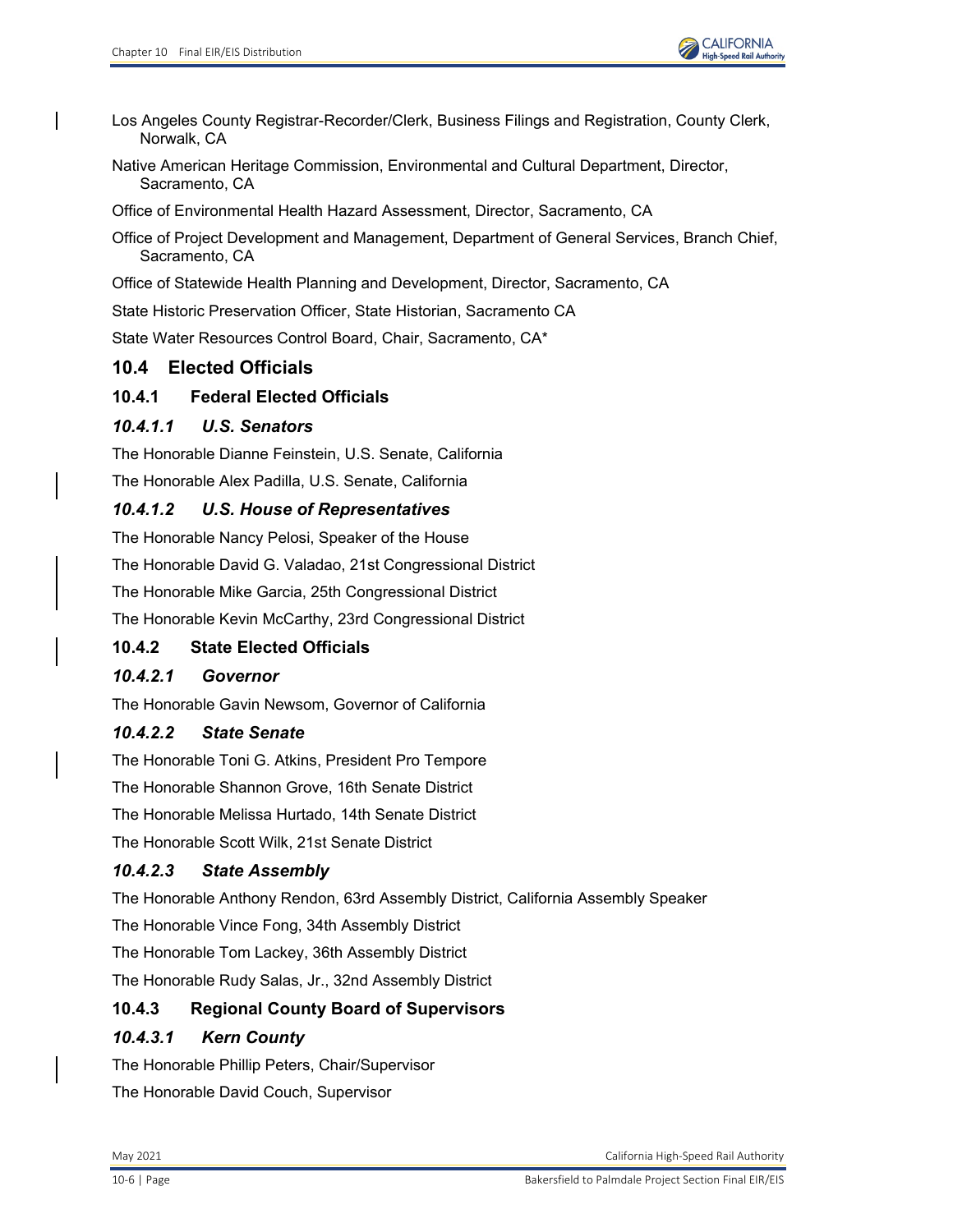

The Honorable Mike Maggard, Supervisor The Honorable Leticia Perez, Supervisor

The Honorable Zack Scrivner, Supervisor

## *10.4.3.2 Los Angeles County*

The Honorable Kathryn Barger, Chair/Supervisor

The Honorable Janice Hahn, Supervisor

The Honorable Sheila Kuehl, Supervisor

The Honorable Holly J. Mitchell, Supervisor

The Honorable Hilda L. Solis, Supervisor

### **10.4.4 Mayors**

The Honorable Mayor Karen Goh, Bakersfield The Honorable Mayor R. Rex Parris, Lancaster The Honorable Mayor Steven D. Hofbauer, Palmdale The Honorable Mayor Phil Smith, Tehachapi

### **10.4.5 City Council Members**

#### *10.4.5.1 City of Bakersfield*

The Honorable Karen Goh, Mayor The Honorable Chris Parlier, Vice Mayor The Honorable Eric Arias The Honorable Bruce Freeman The Honorable Andrae Gonzales The Honorable Bob Smith The Honorable Jacquie Sullivan The Honorable Ken Weir

### *10.4.5.2 City of Tehachapi*

The Honorable Phil Smith, Mayor The Honorable Michael Davies, Mayor Pro Tem The Honorable Joan Pogon-Cord The Honorable Christina Scrivner The Honorable Susan Wiggins *10.4.5.3 City of Lancaster* The Honorable R. Rex Parris, Mayor The Honorable Marvin Crist, Vice Mayor The Honorable Darrell Dorris

The Honorable Raj Malhi

The Honorable Ken Mann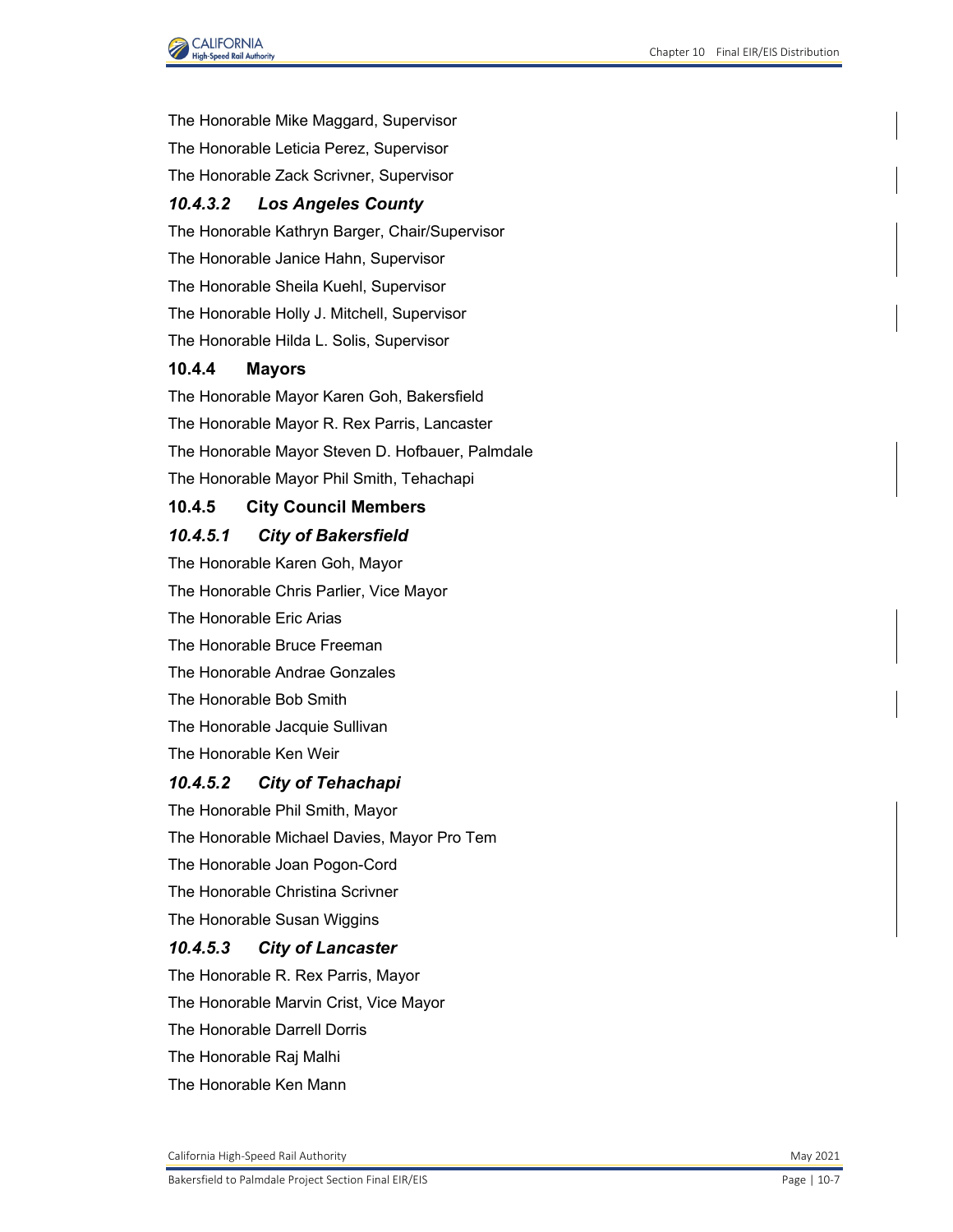

## *10.4.5.4 City of Palmdale*

The Honorable Steven Hofbauer, Mayor The Honorable Richard J. Loa, Mayor Pro Tem The Honorable Laura Bettencourt The Honorable Austin Bishop The Honorable Juan Carrillo

## **10.4.6 Agricultural Commissions**

Mr. Glenn Fankhauser, Kern County Agricultural Commissioner Mr. Kurt Floren, Los Angeles County Agricultural Commissioner

## **10.5 Regional/Local Agencies**

Antelope Valley Air Quality Management District, Executive Director, Lancaster, CA City of Bakersfield, City Manager, Bakersfield, CA City of Bakersfield, Community Development Director, Bakersfield, CA City of Lancaster, City Manager, Lancaster, CA City of Lancaster, Director of Planning, Lancaster, CA City of Palmdale, City Manager, Palmdale, CA City of Palmdale, Director of Economic Development, Palmdale, CA City of Tehachapi, City Manager, Tehachapi, CA City of Tehachapi, Development Services Director, Tehachapi, CA County of Kern, Council of Governments, Deputy Director, Bakersfield, CA County of Kern, Planning and Community Development Division Chief, Bakersfield, CA Eastern Kern Air Pollution Control District, Air Pollution Control Officer, Bakersfield, CA Kern County Fire Department, Forester, Bakersfield, CA Los Angeles County Department of Regional Planning, Director, Lancaster, CA Los Angeles County Office of Education, Superintendent of Schools, Palmdale, CA Los Angeles County Sanitation Districts, General Manager, Los Angeles, CA Los Angeles Department of Water and Power, Chief Real Estate Officer, Los Angeles, CA Palmdale Water District, General Manager, Palmdale, CA Rosamond Community Services Department, General Manager, Rosamond, CA San Joaquin Valley Air Pollution Control District, Executive Director, Bakersfield, CA Town of Acton, Town Council, Acton, CA

## **10.6 Organizations and Businesses**

3-D Capital Realty Investment, LLC, Basking Ridge, NJ

Amtrak, Board of Directors, Chairman of the Board, Washington, D.C.

Amtrak, Washington, President and CEO, Washington, D.C.

Building Industry Association of Southern California—Los Angeles/Ventura Chapter, CEO, Los Angeles, CA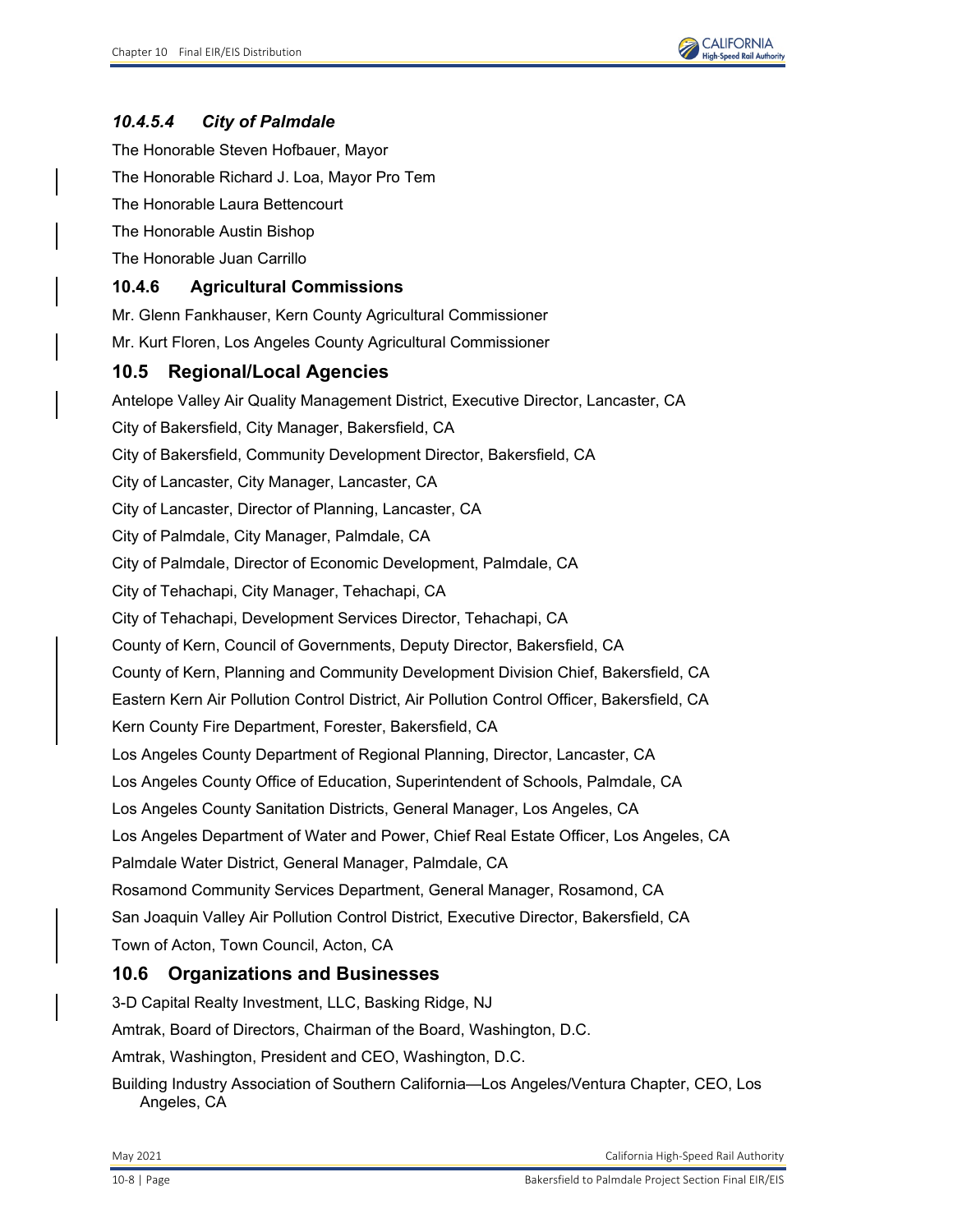

BNSF Railway, California Division, Regional Vice President, Sacramento, CA BNSF Railway, State Government Affairs, Director, Sacramento, CA Border Lands Blood Works, Brookfield Renewable, Senior Operations Manager, Bakersfield, CA California Native Plant Society, Executive Director, Sacramento, CA California Quarry Products, CEO, Lancaster, CA California Wildlife Foundation/California Oaks, Network Manager, Oakland, CA Californians for High-Speed Rail, President and Government Affairs Associate, Bakersfield, CA CalPortland: Building Materials, Mojave, CA Center for Biological Diversity, Senior Scientist/Public Lands Desert Director, Los Angeles, CA DeLu Ventures, Culver City, CA Exotic Feline Breeding Compound—Feline Conservation Center, President, Rosamond, CA GE Wind Energy, LLC, Mojave, CA Greater Bakersfield Chamber of Commerce, President and CEO, Bakersfield, CA Greater Tehachapi Chamber of Commerce, President, Tehachapi, CA Grimmway Farms, Public Affairs and Corporate Affairs, Bakersfield, CA Kern River Family Mortuary, Owner, Bakersfield, CA Kern County Farm Bureau, Executive Director, Bakersfield, CA KGET TV, Digital Managing Editor, Bakersfield, CA Lancaster Chamber of Commerce, CEO, Lancaster, CA Land Veritas Corp., President, Sausalito, CA Loop Ranch Company, LLC, Tehachapi, CA Mullenax Ranch, LLC., Owner, Tehachapi, CA Mead & Hunt Inc./M & H Architecture, Inc., Aviation/Environmental Planner, Sacramento, CA National Chavez Center, President, Keene, CA National Trust for Historic Preservation, Deputy General Counsel, Washington, D.C. Natural Resources Defense Council, Interim President, New York, NY Northrop Grumman Corporation, Site Manager, Palmdale, CA Pacific Crest Trail Association, Chair and Southern Sierra Regional Representative, Sacramento, CA Palmdale Chamber of Commerce, Board Chair, Palmdale, CA Planning and Conservation League, Executive Director, Sacramento, CA Rail Passenger Association of California, President, San Francisco, CA Red House Barbeque and The Shed Restaurants, Owner, Tehachapi, CA Rudy Niederer, Individual, Gresham, OR Sempra Energy-SoCalGas, Public Affairs Manager, Bakersfield, CA Sierra Club California, Director, Sacramento, CA

California High-Speed Rail Authority May 2021 **May 2021**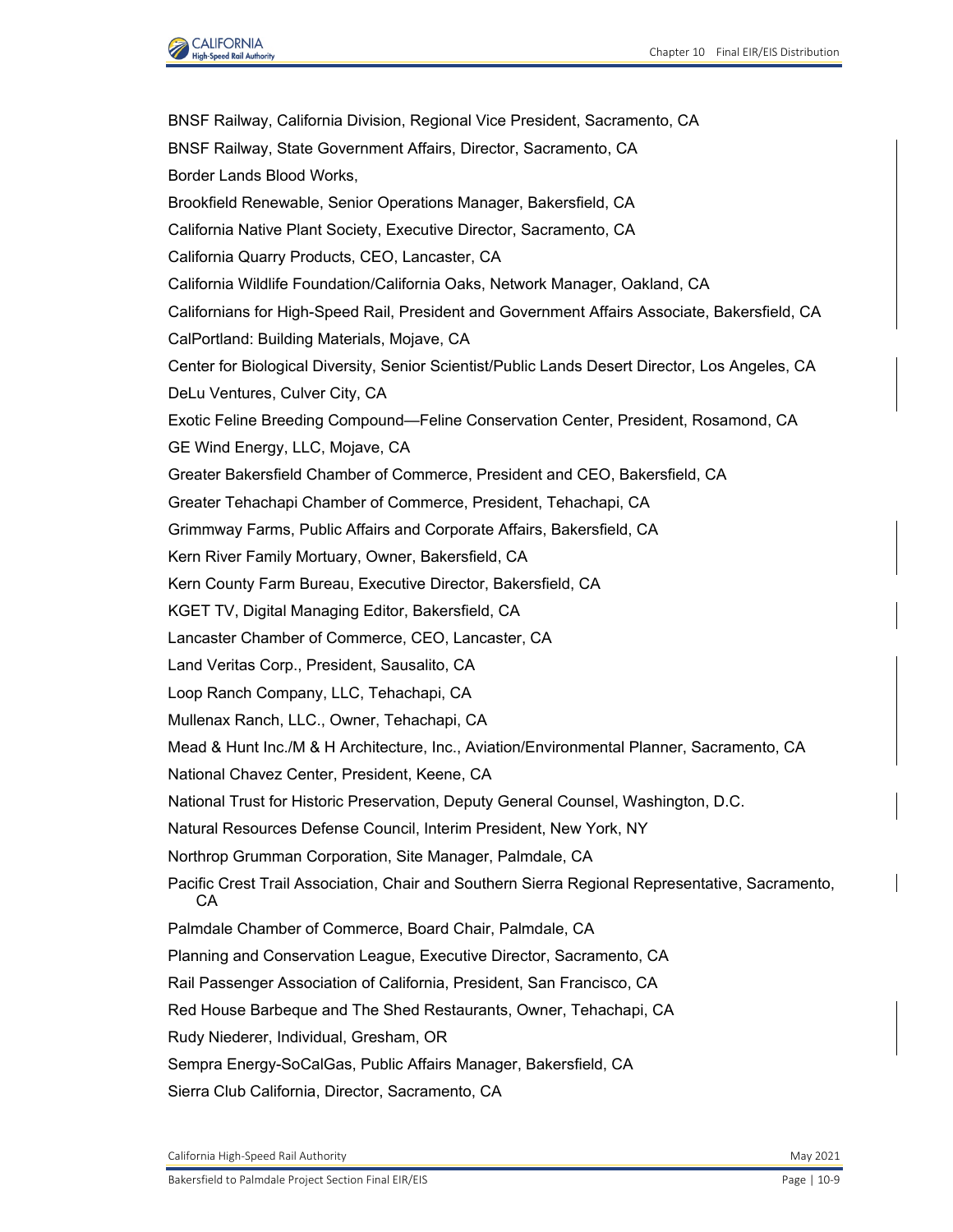

SC Wildlands, Director, Fair Oaks, CA Southern California Edison, Regional Manager—Public Affairs, Lancaster, CA Streetsblog Los Angeles, Editor, Los Angeles, CA Tanxh, Lancaster, CA Tejon Ranch Company, Executive Vice President of Real Estate, Lebec, CA The Boeing Company, Site Manager, Edwards Air Force Base, CA The Lacava Group, Real Estate, Realtor, Bakersfield, CA The Nature Conservancy, Interim CEO, Arlington, VA Train Riders Association of California, President, Sacramento, CA Union Pacific Railroad, General Manager Passenger Operations, Omaha, NE University of Antelope Valley, Executive Assistant to the Vice President, Lancaster, CA University of Arizona, Camille McCollum, Student, Tucson, AZ University of Arizona, Christina Evans, Student, Tucson, AZ University of Arizona, Ella Kaufman, Student, Tucson, AZ University of Arizona, Wyatt Philabaum, Student, Tucson, AZ University of California, Davis, Wildlife Health Center, T. Winston Vickers, Associate Veterinarian, Davis, CA

# **10.7 Native American Contacts**

Barbareño/Ventureño Band of Mission Indians, Mr. Pat Tumamait, Tribal Member Fernandeño Tataviam Band of Mission Indians, Mr. Rudy Ortega, President Fernandeño Tataviam Band of Mission Indians, Ms. Kimia Fatehi, Tribal Historic & Cultural Preservation Kawaiisu Tribe of Tejon Reservation, Mr. David Laughing Horse Robinson, Tribal Council Chair Kern Valley Indian Council, Mr. Robert Robinson, Co-Chairperson Kern Valley Indian Council, Ms. Julie Turner, Secretary Kitanemuk and Yowlumne Tejon Indians, Ms. Dee Dominguez, Chairperson Picayune Rancheria of Chukchansi Indians, Ms. Jennifer Ruiz, Chairperson San Fernando Band of Mission Indians, Mr. John Valenzuela, Chairperson San Manuel Band of Mission Indians, Ms. Lynn Valbuena, Chairperson San Manuel Band of Mission Indians, Mr. Daniel McCarthy, Cultural Resources Director Santa Rosa Tachi Tribe, Mr. Ruben Barrios, Chairperson Santa Rosa Tachi Tribe, Ms. Shana Brum, Cultural Specialist Santa Rosa Tachi Tribe, Mr. Lalo Franco, Cultural Specialist Santa Ynez Band of Chumash Indians, Mr. Vincent Armenta, Chairperson Santa Ynez Band of Chumash Indians, Mr. Freddy Romero, Cultural Preservation Coordinator Table Mountain Rancheria, Ms. Leanne Walker-Grant, Chairperson

Table Mountain Rancheria, Mr. Robert Pennell, Cultural Resources Director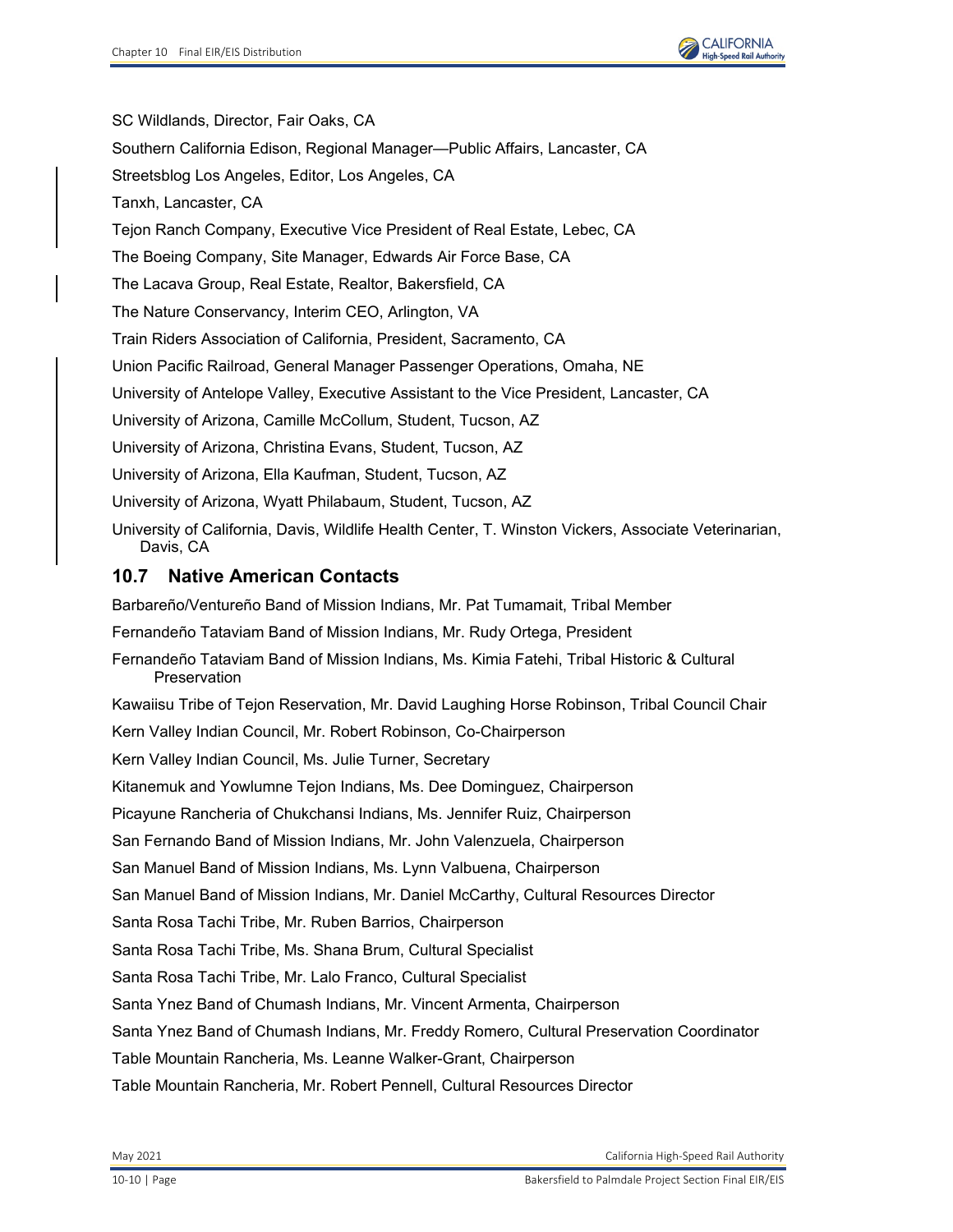

Tejon Indian Tribe, Ms. Katherine Montes Morgan, Chairperson Tejon Indian Tribe, Mr. Colin Rambo, Tribal Historic Preservation Technician Tule River Tribe of California, Mr. Neil Peyron, Chairperson Tule River Tribe of California, Mr. Joseph Garfield, Cultural Resources Monitor Tule River Tribe of California, Ms. Kerri Vera, Environmental Director

## **10.8 Schools and Districts**

Antelope Valley High School, Mr. Eric Stanford, Principal Antelope Valley Seventh-Day Adventist School, Ms. Alina Mitchell, Principal Antelope Valley Union High School District, Dr. David J. Vierra, Superintendent Bakersfield City School District, Mr. Harry "Doc" Ervin, Superintendent Bessie E. Owens Intermediate School, Mr. Brandon Johnson, Principal Bessie E. Owens Primary, Ms. Sarita Arredondo, Principal Bethel Apostolic Academy, Rev. Kevin Bradford, School Leader Bethel Christian School, Mr. Matt Konnerth, Headmaster Caliente Union School District, Mr. Alan Gonzalez, Superintendent Desert Montessori Academy, Ms. Nancy Inganni, Head of School Di Giorgio School District, Mr. Terry Hallum, Superintendent Downtown Elementary School, Ms. Noreen Barthelmes, Principal Eden Academy, Mrs. Dorothy Mensink, Principal Edison School District, Ms. Erica Andrews, Superintendent Edison Middle School, Ms. Jennifer Dewey, Principal Eternity Preparatory High School and Academy, Mr. Jeff Lindley, Principal Fairfax Elementary School District, Mr. Michael Coleman, Superintendent Foothill High School, Ms. Gail Bentley, Principal Horace Mann Elementary School, Mr. Russell Gayer, Principal Joshua Elementary School, Ms. Lorraine Zapata, Principal Kelly F. Blanton Student Education Center, Mr. Ryan Murry, Principal Kern County Superintendent of Schools, Ms. Mary C. Barlow, Superintendent Kern Union High School District, Dr. Michael Zulfa, Associate Superintendent of Human **Resources** Lamont Elementary School District, Dr. Miguel A. Guerrero, Superintendent Lancaster Alternative and Virtual Academy, Ms. Jane D'Anna, Principal Lancaster School District, Dr. Michele Bowers, Superintendent Life Source International Charter School, Dr. Deberae Culpepper-Ofori, Founder Mariposa Elementary School, Mr. Michael Choate, Principal Mojave Unified School District, Dr. Katherine Aguirre, Superintendent Mt. Vernon Elementary School, Mrs. Xochitl Prieto, Principal

California High-Speed Rail Authority May 2021 and September 2012 and September 2021 and September 2021